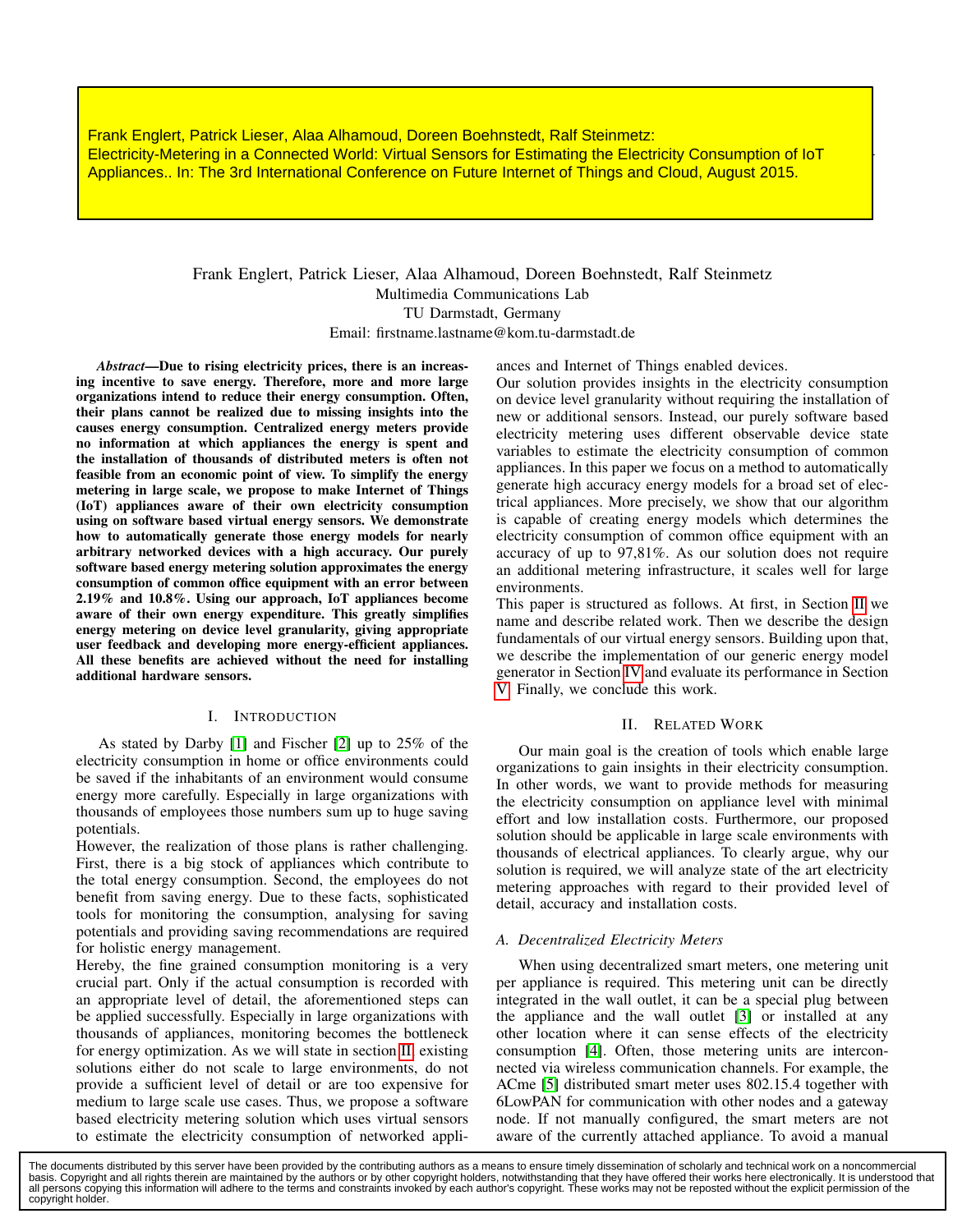configuration, researchers have developed a machine learning based approach to automatically detect the currently attached electrical appliance [6], [7]. Those distributed smart meters provide a good accuracy together with a medium scalability for big installations.

While the hardware should also work in large scale, the broad distribution of this technology is limited by installation costs, efforts and the mobility of appliances. For bigger organizations which would need thousands of distributed smart meters, these factors are rather important. Furthermore, the insertion of sensors in the power supply of appliances might be unacceptable in some scenarios. Especially when the failure of power meters would introduce faults in otherwise smoothly running processes, those distributed smart meters might not be an acceptable solution.

## *B. Load Disaggregation*

Centralized electricity metering requires a single electricity meter to monitor the summarized consumption of a whole circuit with all attached appliances. To split this load curve in its components, researchers have developed various non-intrusive load monitoring (NILM) algorithms. Those algorithms take the summarized load curve of all appliances in an environment and calculate a set of appliances which caused this load curve. With this technology, one can get the energy consumption of all appliances in an environment with minimal number of additional sensors. Historic approaches towards NILM tried to extract the appliances which created a load curve directly from the measured power signal [8], [9], [10]. Newer approaches reverse this principle by trying to find a matching set of electrical appliances which restore the observed load curve best. Kolter [11] proposes the usage of factorial Hidden Markov Models for this purpose and Egarter [12] experiments with the usage of genetic algorithms for selecting a matching set of appliances. As shown by Parson [13], those disaggregation algorithms can be generalized to avoid a training phase for each household. However, currently these generative approaches are limited to small scale environments with relatively few electrical appliances per circuit.

A completely different approach of load disaggregation was developed by Patel [14], [15]. His research relies on recognizing unique radio frequency noise emissions caused by different electrical appliances. Gupta [16] shows, how those signatures could be recognized by a single sensor installed in the circuit breaker box of a household. Those switch events are mapped to changes in the whole house power consumption in order to determine the power consumption on device level granularity [17]. Current research in this field focuses on scaling this technology scales with regards to the number and heterogeneity of appliances in an environment.

# *C. Indirect Energy Metering*

The field of mobile computing makes use of indirect energy metering. All major mobile operating systems provide the functionality to view the energy consumption of currently running Apps. Having such a list, the user can see which program is emptying the battery. Building upon that, the user can decide whether or not the program should be killed to increase the remaining battery runtime. Dong [18] implemented this functionality for Linux-based machines using a principal component analysis. Zhang [19] uses a multi-variant linear regression model to estimate the power consumption of currently running Apps based on their hardware resource usage. Their power model includes the various parameters from the categories CPU, WiFi, Audio, LCD, GPS and Cellular. However, their model was manually fine-tuned for a particular hardware design but they provide an automatic way, to adapt their power model to arbitrary phones based on the battery drainage. The findings of Pathak [20] indicate that the modeling of different power states is required in order to estimate the power consumption with a high accuracy.

Building upon that, the goal of this work is to generalize those energy models. In the rest of this publication, we will show how those approaches can be extended to generate energy models for nearly arbitrary electrical appliances.

## III. CONCEPT

The goal of this work is to determine the electricity consumption for a whole environment on device level granularity. As shown in Section II existing solutions are either too inaccurate or an inherent source of complexity when deployed in large scale. Our goal is to mitigate those issues by making electrical appliances aware of their own energy expenditure. Instead of equipping each appliance wit a dedicated current sensor, we rely on software-based energy models to approximate the energy consumption based on the current mode of operation. These virtual energy sensors can be realized by sensing energy related device state variables together with an appropriate regression model for calculating the energy consumption from the sensed device state.

As more and more electrical appliances are equipped with processing and networking capabilities, a centralized service can be used to collect and process the energy expenditure for electrical appliances in a particular environment. However, the main challenges in such a scenario are most probably not located the networking domain. Thus, in this paper we focus on the information processing required build virtual sensors.

Instead of relying on dedicated measurement units for each appliance we develop a purely software based electricity metering solution. Most modern electrical appliances internally use microcontrollers which precisely track and influence the state of the appliance. This state variables correlate with the electricity consumption of the appliance and thus can be used to approximate the electricity consumption of a device. However, the set of state variables required to infer the electricity consumption is device-dependent. E.g. for a desktop computer the CPU load, the Disk IO the network utilization and other parameters are required whereas for a LCD monitor the brightness setting is sufficient. However, this working principle is of course not limited to office equipment. As every class requires a specific set of input parameters, each device class needs an own energy approximation model stating its energy consumption for a certain set of input parameters. To specifically build a model for each device, we apply different regression models from the field of machine learning. For each tuple of input parameters, such a model approximates the power draw caused by the appliance.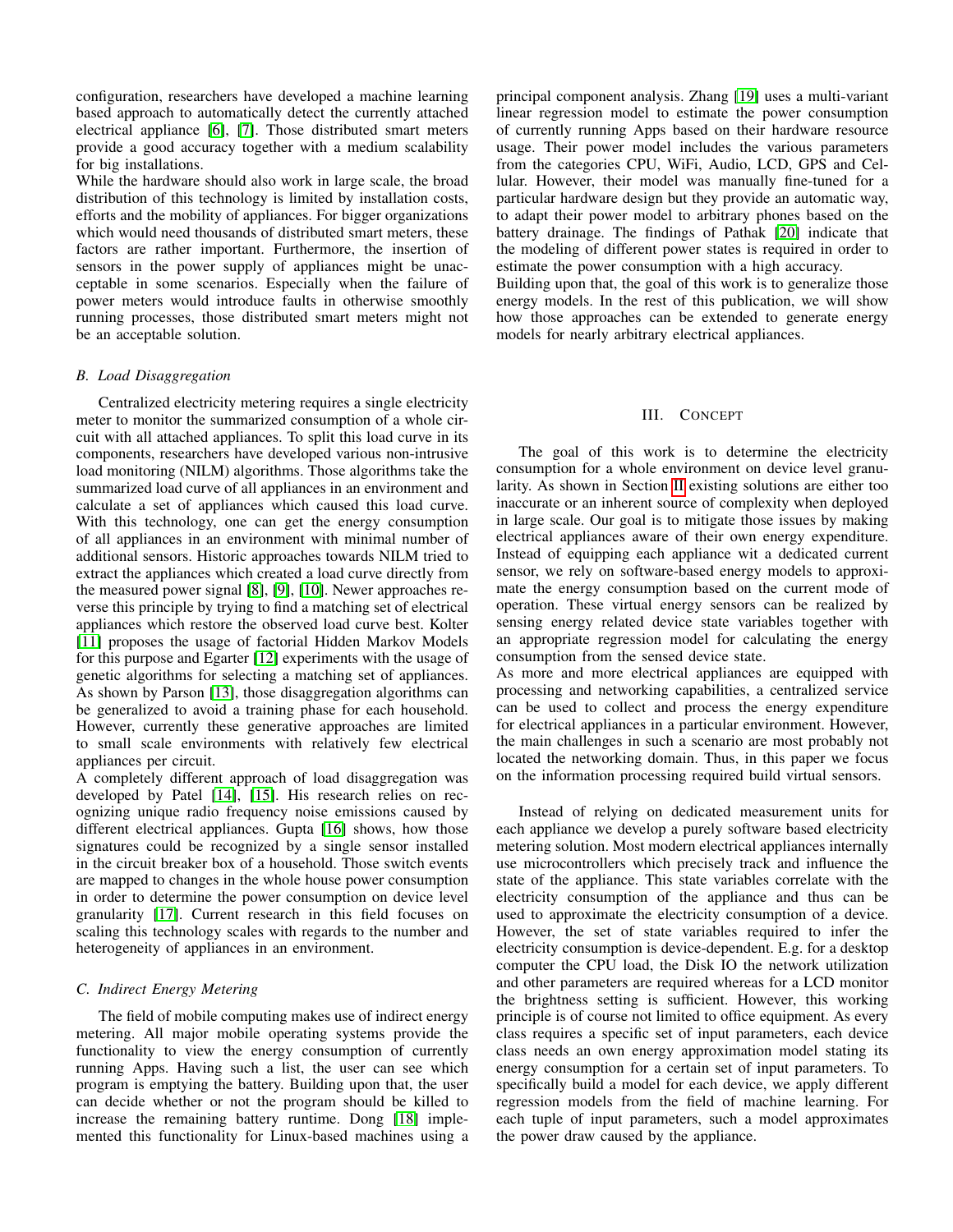## *A. Data Collection*

In our proposed solution, each appliance present in a certain environment has its own instance of an virtual energy sensor. This so called approximator estimates the energy consumption of its corresponding appliance. In order to perform this task, the approximator has to observe the state variables of its device to estimate its power draw. There exist three different possibilities to obtain these parameters. Namely, these are (1) appliances equipped with a network interface, (2) appliances equipped with a network interface and also with computation facilities, (3) and devices equipped with dedicated additional sensors to obtain their state variables. In the following Section, we will describe these possibilities.

*1. Additional Sensors:* There exists a big stock of legacy devices without any network interface. To integrate those appliances in our proposed solution, the idea of using opportunistic sensing must be abandoned. Rather than that, we propose the installation of cheap additional sensors to measure the energy consumption of those appliances. This very interesting approach was described by Kim [4]. The additionally installed sensors make the state variables of legacy appliance accessible from the network. For example, one can install a microphone connected to a mote next to a "dumb" refrigerator. If the refrigerators compressor is running, the microphone can record its characteristic sound. However, the installation of additional sensors will increase the complexity of the overall system and also add costs to the energy metering solution. Thus, the installation of more hardware should be avoided whenever possible. With the rise of the Internet of Things and machine to machine communication, this solution will become less important over time as more and more appliances are equipped with networking facilities.

*2. Devices with network interfaces:* In the first case, an electrical appliance in an environment is able to provide the required state variables via networked interface. Currently, the number of appliances with those capabilities is rare. But in the short term future, more and more appliances will be equipped with networking facilities to make their internal state accessible. An example of such a device is a microwave oven equipped with a WiFi interface to inform the user via smartphone about the currently active program and the temperature inside. Another example can be an arbitrary network printer. These types of printers allow querying all relevant information about the number and kind of print jobs over their network management interface. However, the approximator cannot run directly on those appliances, because they do not have the ability to run a custom computer program. Instead, the approximator for this device runs on another host somewhere in the local network. *3. Devices with computation facilities and network interfaces:* In the second case, an electrical appliance is capable of providing the required state variables and also computation capabilities. In this case, our approximator will directly run on this device, query the state variables and determine the energy consumption of this appliance. In this case, the calculated energy consumption is forwarded to a centralized instance in this network to accumulate the energy consumption for this particular appliance. An example of such a device is a computer terminal. It has sensors to obtain its state variables, computation capabilities to run the approximator and a network interface to forward the calculated energy consumption. However, the installation of the approximator software on this machine is required in order to gather its energy consumption. In a real world deployment, an energy management system must be able to cope with frequently changing and moving appliances. This fact is no challenge at all for our proposed solution. As our energy models travels with the moving appliance, it continues to work location independent, as long as there is connectivity to the data collection unit. Even if there is no network connectivity for a certain period, the estimations could be buffered until the network becomes available again. However, depending on the requirements, it might be necessary to handover the device to another, responsible data collection unit.

#### *B. Challenges by Hidden State*

Our proposed solution faces several challenges. The most important challenge is caused by incomplete information. Neither all electrical appliances are equipped with an network interface nor all relevant state variables are exposed over those interfaces. While the falling number of legacy appliances can be equipped with distributed smart meters or *additional sensors*, the installation of those units increases the complexity of our solution significantly. On the other side, ignoring all non-networked appliances might add a significant error to the estimations carried out by our system. In addition to that, even appliances equipped with a network interface might have hidden state variables which are not exposed to the energy estimator. If those hidden variables are required for robust energy estimation, their corresponding models will yield inaccurate estimations in certain operating modes of the appliance.

## IV. VIRTUAL ENERGY SENSORS

Our software based energy metering relies on a regression model which transfers the obtained state variables into power signals. Thus, the regression model is clearly the most important part of this work. We will briefly describe how our regression models are created, used and evaluated. While we evaluate our energy models exemplary for office equipment, the working principle is usable for arbitrary networked appliances. We kept the description of our algorithms concise as the whole source code of this project is freely available on [GitHub.](https://github.com/nglrt/virtual_energy_sensor/)

## *A. Energy Model Generation*

A flow diagram showing the method to generate an energy model for a particular appliance is shown in Figure 1. For the model generation, it is required to measure the power consumption of an appliance together with its state variables. More precisely, a set of training data for fitting multiple regression models together with a set of verification data for evaluating the performance of those regression models must be collected in order to create an accurate energy model for the device under measure. Each of those data sets is represented by a multi-dimensional time series of state variable and a one-dimensional time series with the associated power consumption. In the next step, these signals are filtered in order to smooth the recorded signals. Subsequently, the signals are aligned to remove a time lag between the power signal and the state variables. Then, different regression models for the device under measure are fitted using the training data. To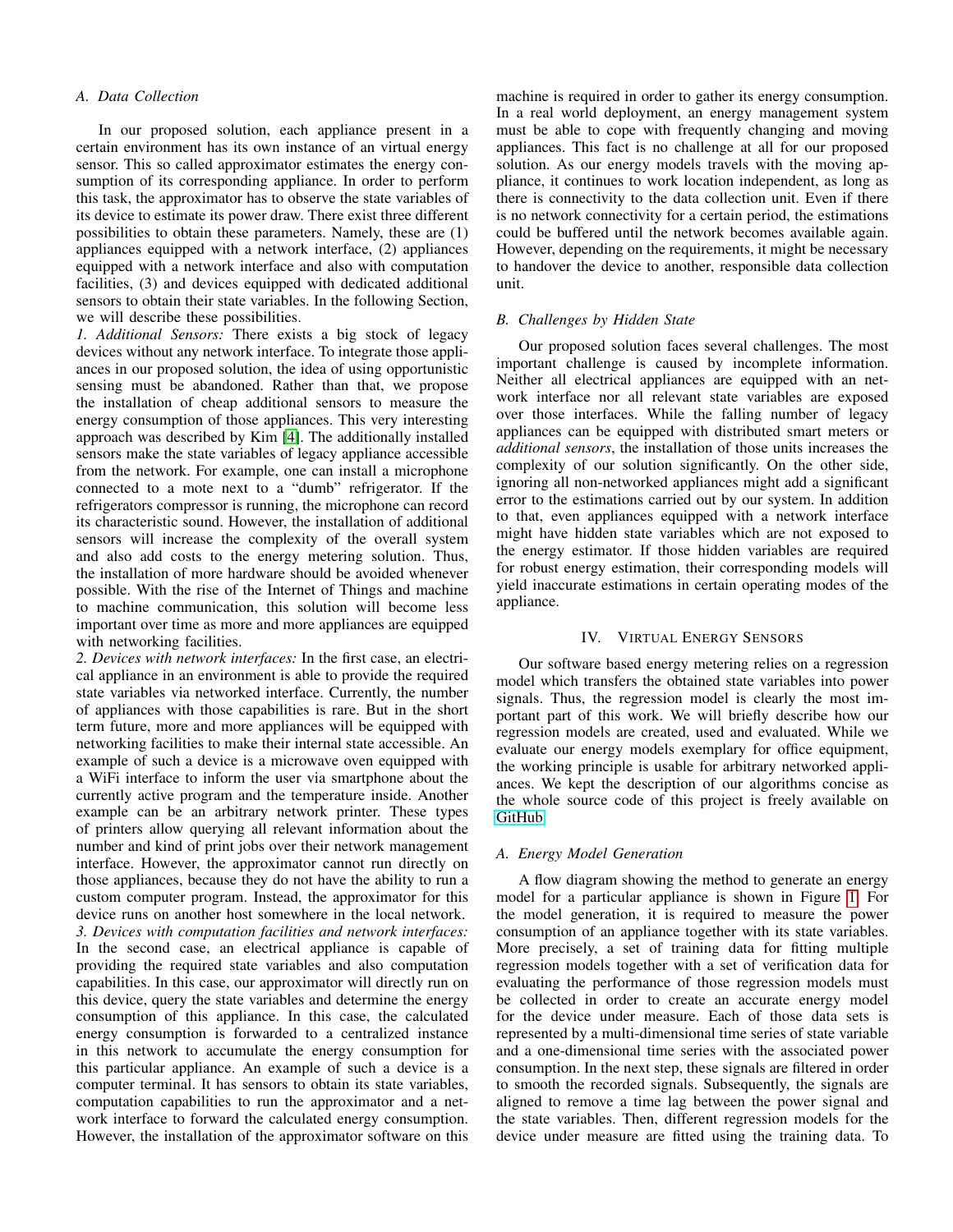

Fig. 1. Steps required for building a device specific energy model.

select the best matching regression model, the verification data together with an optimization function is used to determine the performance of each regression model. In the rest of this section, all those steps will be described with a higher level of detail.

*1) Preprocessing:* In order to create high accuracy energy models of nearly arbitrary appliances, a preprocessing of the measured variables is required. As shown in Figure 1, the preprocessing consists of a filtering and a time-lag removal step. The filtering step smoothen the recorded power traces as well as state variables to reduce the influence of short-term variations in the obtained signals. For this filtering task, we selected a finite impulse response (FIR) filter with a rectangular kernel function. This kind of digital filter has good numerical stability and a linear phase response. The positive influence of pre-filtering on the estimation error of our energy model for different filter sizes are shown in Figure 2. This figure clearly shows a reduction of the estimation error with increasing filter size. Furthermore, the figure shows the error introduced by the filtering itself. As shown in Figure 2, higher filter sizes reduces the estimation error of our energy model, due to the removal of high frequency components. In contrast to that, higher filter sizes distort the ground truth power signal and thus reduce the frequency resolution of our energy model. Thus, the best filter length used for pre-processing is a trade-off between good frequency resolution and a reduction of the estimation error. For our appliances under test, we selected a filter size of two. In our application scenario, this configuration provides a good trade-off between estimation error and the error introduced by the filtering.

Furthermore, the preprocessing has to correct a small time lag between the power signals obtained from the power meter and the state variable signal obtained from the device under measure. This time-lag is caused by the integrative measurement carried out in the energy meter as well as by a transmission delay between the power meter and the data collection unit. We use the cross-correlation to calculate and compensate this time-lag.

*2) Model Creation:* As each device class requires its own energy model, the generation of such models should happen automatically. Given a certain amount of training data together with ground truth data, state of the art regression models can be used to build such energy models. To create a particular regression model, the user has to attach a power meter to the device under observation. Now its state variables together with its actual power consumption can be collected. For best results, the user should bring the device under observation to all possible operating modes. In the next step, our system



Fig. 2. Trade-off between error reduction and frequency resolution in the preprocessing stage.

automatically selects the appropriate regression algorithm and an appropriate set of features for this particular appliance and uses the collected training data to fit the model.

Currently, our solution supports eight different regression algorithms. These are listed in Table I. As each of these algorithms works best on a specific regression problem, our solution automatically finds the best possible regression algorithm for each application scenario. E.g. the best algorithm to model the energy consumption of a refrigerator might be a linear regressor whereas for determining the energy consumption of a computer terminal, a tree based regression algorithm might work better.

As the set of regression algorithms is rather limited, we selected a brute force algorithm for finding the best option. Our approach is to fit all available regression algorithms with the obtained training data. Then, in a second step, our solution calculates the performance of each algorithm using a set of verification data. The algorithm winning this competition is used to create our regression model for a certain class of devices.

For selecting a good set of features, this brute force approach would not scale. In this case the number of combinations to check grows exponentially with the number of features. To work around this issue we used a simple heuristic to select a good set of features for the regressor. This heuristic works as follows. First it calculates the correlation between each feature and the power signal obtained during training. Next, it sorts the features based on their correlation in descending order. Then, it selects the feature with the highest correlation to build a regression model and it calculates the error of this regression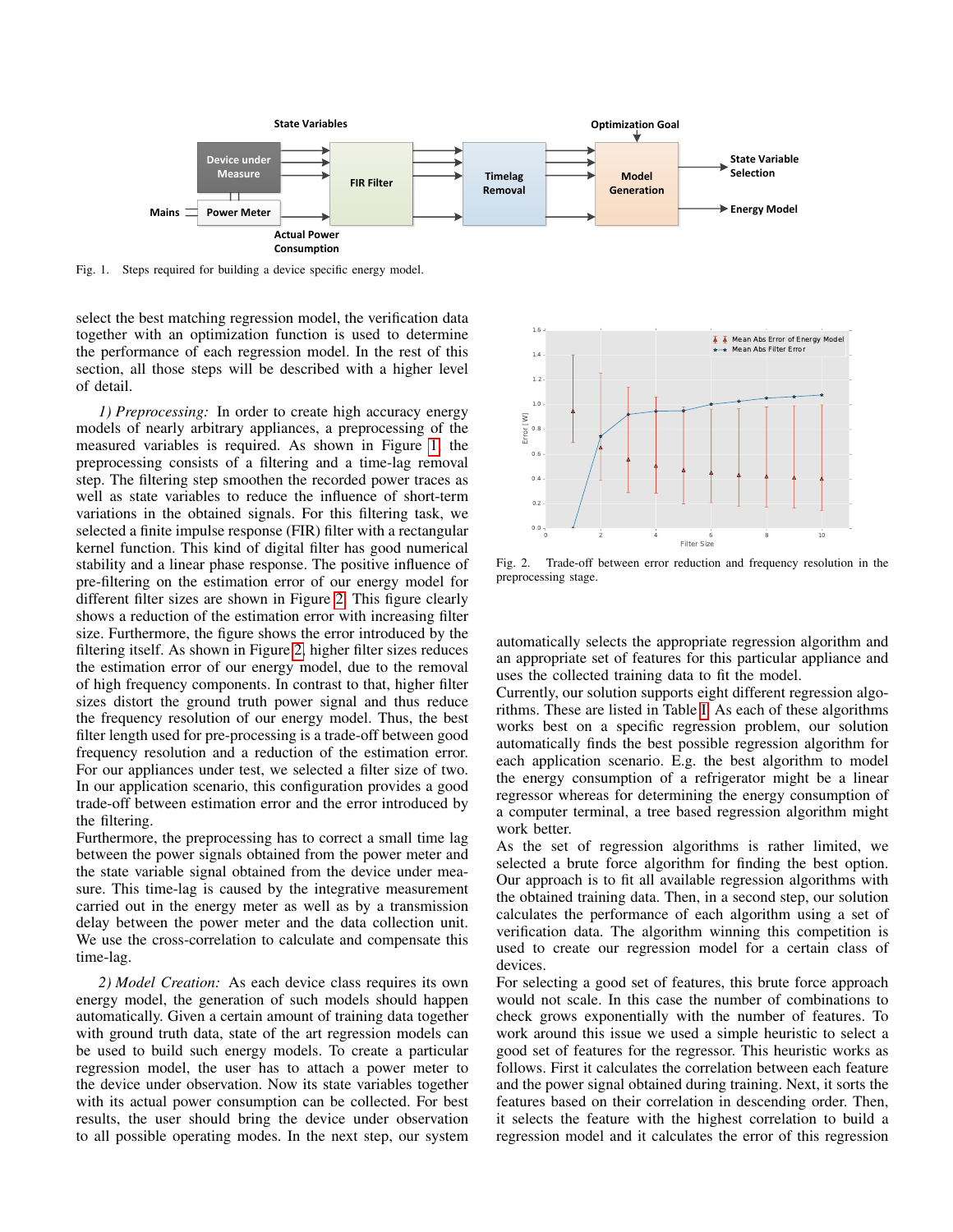TABLE I. IMPLEMENTED REGRESSION ALGORITHMS

| Short Name  | Regression Algorithm                |
|-------------|-------------------------------------|
| <b>ETR</b>  | Extra Tree Regressor                |
| <b>RFR</b>  | Random Forest Regressor             |
| <b>ERFR</b> | Extra Trees Random Forest Regressor |
| <b>KNNR</b> | K-Next Neighbours Regressor         |
| LinearR     | Simple Linear Regressor             |
| LassoR      | Lasso Regressor                     |
| LarsR       | Lars Regressor                      |
| <b>DTR</b>  | Decision Tree Regressor             |

model. For each additional feature, the feature is only added to the selection, if it reduces the error of the existing regression model. The usefulness of this feature selection depends on the robustness selected regression algorithm and the costs of the state variable observation.

The supported set of regression algorithms covers a great variety of different usage scenarios. However, as our solution should be non-parametric, it selects the best algorithm for the current model automatically during the fitting phase of the model. To achieve this goal, our approach requires an optimization function  $f<sub>o</sub>$  to evaluate the accuracy of the generated classifier for each regression model. To do so, we calculate a fitness score on an independent set of verification data for each regression algorithm and select the regression algorithm with the highest fitness score for our energy model.

*3) Optimization Functions:* We use different optimization functions to generate energy models optimized for different use-cases. In context of this work, we used four different optimization functions. Namely, these functions are: (1) Pearson Correlation, (2) Total Absolute Error, (3) Mean Absolute Error, and (4) Mean Squared Error. All of those optimization functions express different similarity measures between the real power consumption and the estimated power consumption. We will describe those functions in the following section: The *Pearson correlation* expresses the linear correlation between two variables. In our case, a high Pearson correlation indicates a high similarity between the real and the estimated power shapes. However, the Pearson correlation could not be used to indicate a constant offset between both variables.

The *Total Absolute Error*  $e_{tabs}$  is defined as the delta between the real energy consumed by the device and the approximated energy consumption. This optimization function selects the regression algorithm with a minimal energy difference to the real measurement. This optimization function will lead to energy models with minimal energy estimation errors.

The *Mean Absolute Error*  $e_{mabs}$  is defined as the average difference between the real and the estimated power consumption. It leads to energy models with minimal power estimation errors on a per sample basis.

The *Mean Squared Error*  $e_{mse}$  is defined as the squared difference between the real and the estimated power consumption. This optimization function leads to energy models with minimal power estimation errors. In contrast to the aforementioned function, the Mean Squared Error penalizes high variability disproportionately. Unless stated otherwise, this optimization function was used as default value.

*4) Energy Consumption Approximation:* Once a regression model is build, it can be used to approximate the energy consumption of a certain device. To do so, the actual state variables of this particular device must be observed in order to use them as input parameters for the regression model.

TABLE II. RELEVANT STATE VARIABLES FOR A LAPTOP

| Parameter             | Value Range  | <b>Update Frequency</b> |
|-----------------------|--------------|-------------------------|
| CPU Load              | $0.0 - 1.0$  | 2501,000Hz              |
| Disk IO               | unsigned int | Each Block I/O          |
| Net IO                | unsigned int | Each Packet RX/TX       |
| Disp. Brightness      | $0 - 1$      | On Change               |
| GPU Load              | $0.0 - 1.0$  | $1$ Hz                  |
| <b>Battery Level</b>  | $0.0 - 1.0$  | $1$ Hz                  |
| <b>Battery Charge</b> | float        | $1$ Hz                  |

There is no fixed set of state variables which are usable for all device classes. Rather, the set of parameters to use, depends on the device whose energy consumption should be estimated. For example, the regression model of our computer terminal requires the state variables CPU load, Disk IO activity, network utilization, GPU utilization and the screen brightness for good approximations. On the other hand, the parameters temperature and door state are sufficient for building a feasible regression model for our aforementioned refrigerator. Of course, these parameters must be somehow observable. As installing new sensors for these parameters would violate the core idea of our paper, we require the appliances to expose those state variables via network interface.

If required state variables are not observable, they cannot be used for applying the regression. This so called hidden state variables cause a difference between the estimated power consumption and the actual power consumption of the appliance. An example of such a hidden state variable might be the thickness of the ice layer in our aforementioned refrigerator which influences its cooling efficacy.

## V. EVALUATION

To evaluate our energy model generator, we conducted three different experiments. The goal of these experiments is to test the feasibility of our energy estimation approach. Those experiments are described in the following sections.

## *A. Evaluation Setup*

Our evaluation mainly shows the feasibility of energy models for common computing hardware. We selected those devices due to two facts: First it is very easy to observe and influence their state variables. Second, their power consumption is complicated enough to make them interesting objects for our studies. However, while our evaluation is mainly focused on computing machinery, we show that our approaches are also feasible for other appliances.

In a first step, we wrote a data collection service which collects the state variables together with the energy consumption for the particular device under measure. The energy consumption of all Desktop and laptop computers was measured with a Plugwise Circle<sup>1</sup>. The energy consumption of the monitors was measured with a custom build high-accuracy power meter [21]. We used this power data as ground truth to fit a regression model for this particular device. We selected 1Hz as sampling rate for all observations, which is the maximal sampling rate of our Plugwise Power meters. The observed state variables in case of a computer terminal or a laptop are shown in Table II. To obtain training data, we created a small benchmark which utilizes the CPU, the network and the hard disk drive with 10 different load levels each. This benchmark has a run time of

<sup>1</sup>http://www.plugwise.com/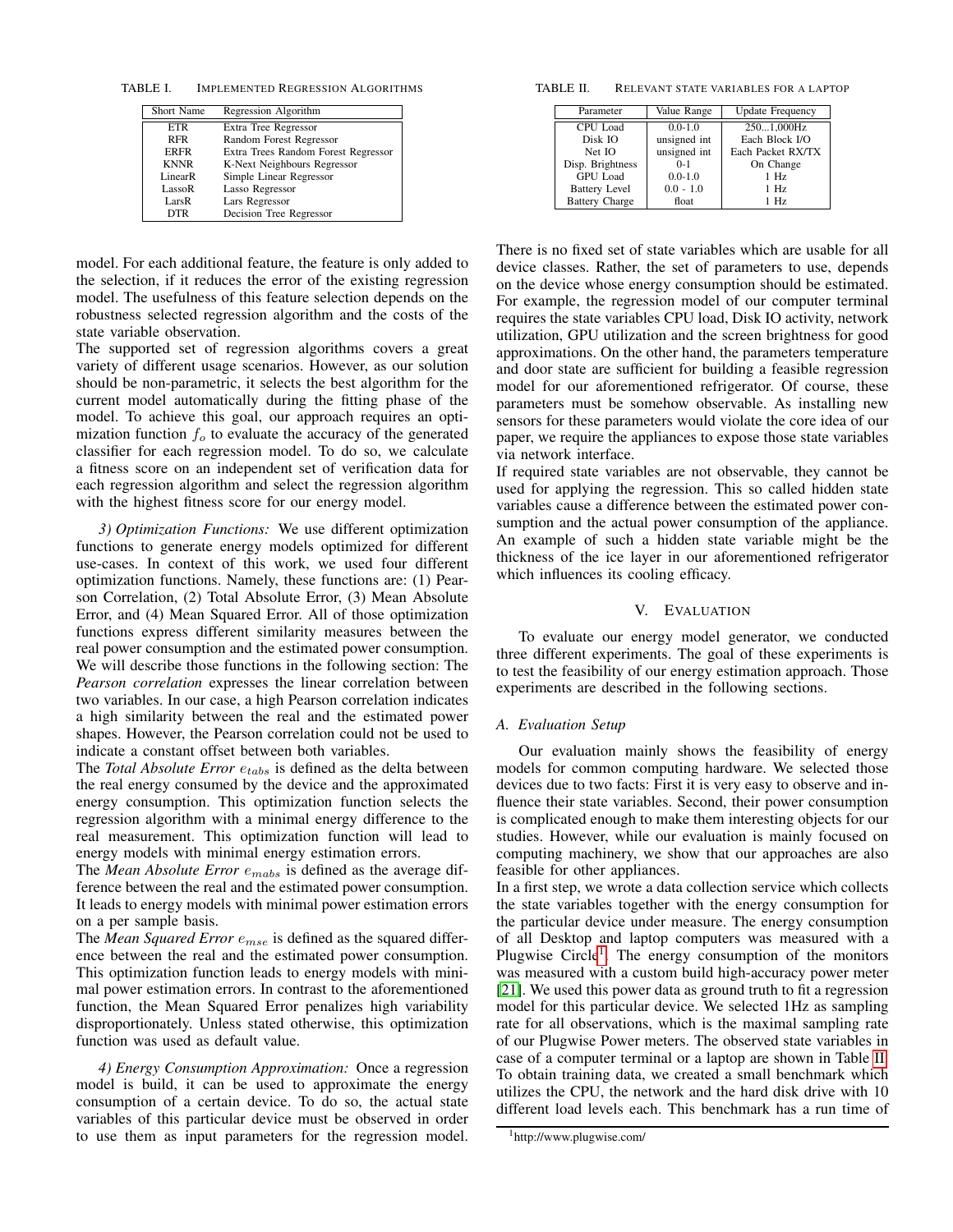

Fig. 3. The estimated power consumption using our energy follows the real power consumption with a  $e_{mabs} = 2.8\%$  for a Lenovo T440s laptop with external Monitor. Estimating the power consumption using the Mean Power would cause an  $e_{mabs} = 25\%$ .

460 seconds. We ran this benchmark on all machines used in the evaluation to obtain the training data sets as well as the verification data sets.

For estimating the energy consumption of the monitors, we recorded the brightness of the back light as single parameter. To determine the current brightness of a monitor, it must be connected to a computer system. Based on our decision to sample with a frequency of 1 Hz, the energy model is invoked once per second to determine the actual power consumption based on the observed state variables. To get the overall energy over a period, this time series must be integrated.

In case of our laptop or desktop computer, we have an appliance with computing capabilities. Therefore, we execute our virtual energy sensor directly on our system under test. Due to this fact, a certain error is introduced. The estimation of the actual energy consumption also causes a certain CPU load and thus certain energy consumption. Therefore, our measurement influences the quantity to measure.

In case of the office appliances, our virtual sensors were executed on a dedicated processing node. Our energy model works with all monitors supporting the DDC/CI DDC2AB protocol which is required to access the back light setting of the monitor. In theory, the regression using only the back light setting should work well for all LCD and TFT monitors. In those cases, the power consumption mainly depends on the brightness setting of the back light. However, this approach is not usable for upcoming OLED monitors. The energy consumption of those OLED displays depends on the currently shown image as each Pixel creates its own luminance. In this case either a histogram stating the color distribution of the pixels or a sub sampled version of the currently displayed image would be required as features for the regressor in order to produce accurate estimations.

## *B. Model Transferability*

Thus, in the first experiment, we show that our generated energy models are valid for a type series rather than a single device. This property is important to keep the number of energy models within manageable bounds. In other words, if our energy models are transferable, once recorded, our energy model can be re-used for all appliances of a certain type. Thus, it is important to know, whether our energy models can be used for other devices of the same series. We call this property *Transferability*.

To conduct this experiment, we measured the state variables together with the energy consumption for 6 different but similar desktop computers. Three of them were from the same series (Lenovo ThinkCentre), two of them had an additional graphics card (also Lenovo ThinkCentre) and another computer is from a different manufacturer. During the experiment, we measured the ground truth energy consumption using Plugwise power meters together with the state variables described in table II with a sampling rate of 1 Hz. Over a measurement period of 20 minutes, we simulated various workloads by watching a film, surfing in the web, doing common office work, encoding a video and idling on the desktop.

We used the recording of one computer to fit our regression model. Hereby, our energy model generator selected the Lasso-Regression Algorithm as best selection. Then, in a second step, we validate the energy model generated before with the recordings from the other computers. The result of this validation for the Desktop computers is shown in Table III. The results clearly show robust accuracy, when the model is migrated to other machines of the same type. The model is also robust against minor hardware-changes. The error is still below 3.5% if the model is used on a computer with a changed hard disk setup. The hereby obtained accuracy is comparable with the accuracy of cheap distributed energy meters. Things look different with bigger hardware changes. The additional graphics card caused a significant change of the energy consumption which was not covered by the original model. In this case, the error is around 17%.

To determine if the energy models of computer displays are also transferable, we repeated the measurements described above for a set of four different 19" monitors of the same model series. The results are comparable with the results obtained for the desktop computer. We fitted our energy model with training data from one monitor and used the data measured from the other monitors to verify the results. Hereby, our algorithm selected a Lars Regressor. During the measurement, we changed the brightness of the back light in 10 steps from 0 to 100%. After each change of the brightness setting, we displayed different screen settings on this monitor. The first setting was a dark web site, the second setting was a rather white showing a development environment and the third image was a bluish desktop background image. As indicated by Table III, the accuracy results obtained for the monitors are comparable with the accuracy results for the desktop computer. The errors obtained in this experiment are mainly caused by hidden state. We will provide a more elaborated explanation of the reasons in section V-D.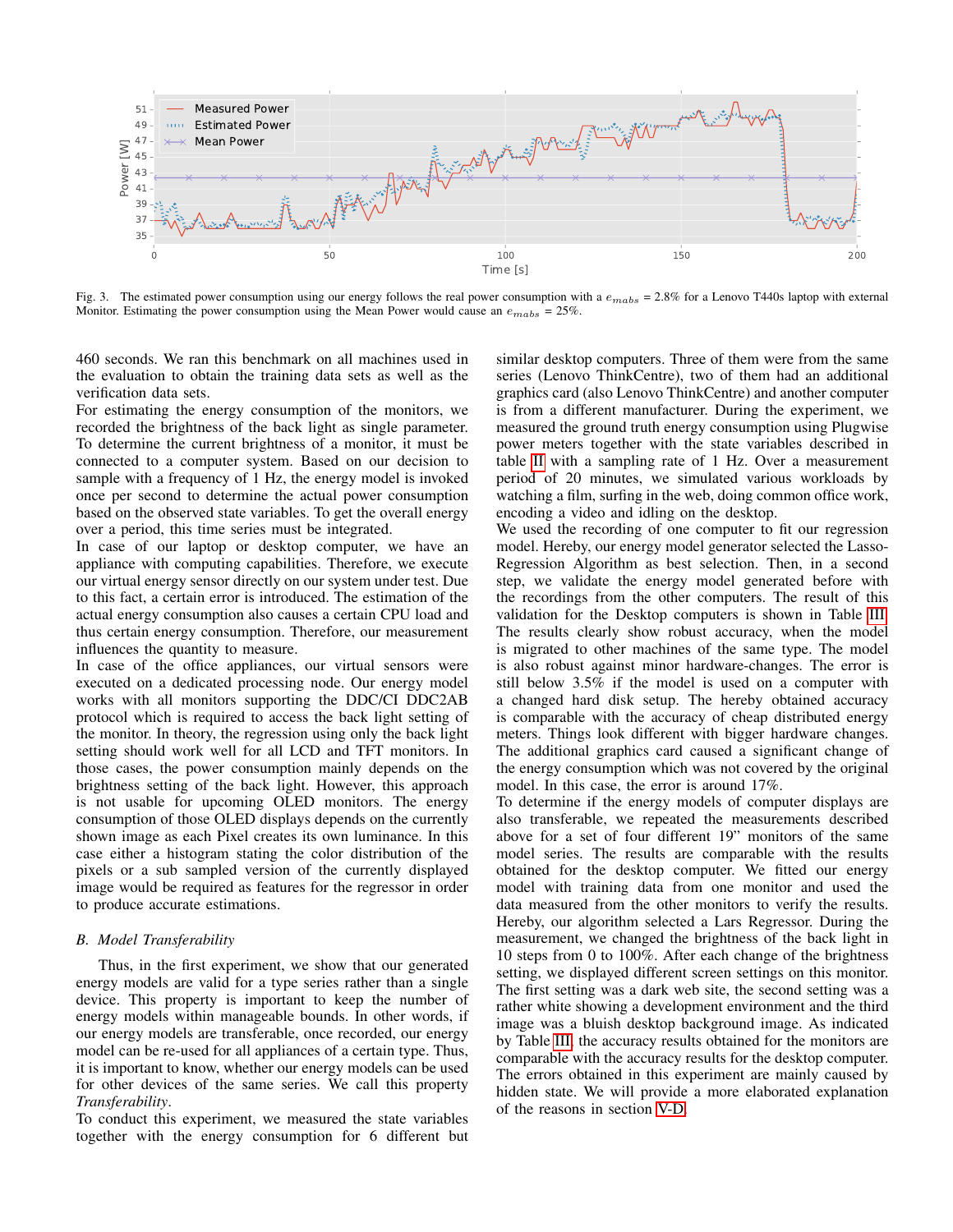TABLE III. RESULTS OF THE REGRESSION ALGORITHM WITH MIGRATED ENERGY MODELS FOR DIFFERENT APPLIANCES

| Device   | $e_{mabs}$ | Comment         |
|----------|------------|-----------------|
| Lenovo 1 | 3.22%      | Single HDD only |
| Lenovo 2 | 1.53%      |                 |
| Lenovo 3 | 0.75%      |                 |
| Lenovo 4 | 17.01%     | With GPU        |
| Lenovo 5 | 17.01%     | With GPU        |
| Dell 1   | 13.28%     | Other Series    |
| Dell A04 | 2.21%      | Monitor         |
| Dell A04 | 2.09%      | Monitor         |
| Dell A04 | 2.11%      | Monitor         |
| Dell A05 | 3.56%      | Monitor         |

TABLE IV. RESULTS OF THE REGRESSION ALGORITHM WITH ENERGY MODELS FOR DIFFERENT NETWORKED APPLIANCES

| Machine         | Regressor   | $e_{tables}$ | Class          |
|-----------------|-------------|--------------|----------------|
| Dell 1          | <b>ERFR</b> | 2.067%       | з              |
| Lenovo 1        | <b>ERFR</b> | 0.683~%      | 3              |
| Lenovo 2        | <b>KNNR</b> | 2.685~%      | 3              |
| Machook         | LassoR      | 0.162%       | 3              |
| Gaming PC       | LassoR      | 3.400 $%$    | 3              |
| Philips Hue     | <b>KNNR</b> | 4.539%       | $\overline{c}$ |
| Fan             | <b>RFR</b>  | 1.322%       |                |
| Canon Printer   | <b>ERFR</b> | 3.757%       | $1_{.}.2$      |
| Vending Machine | <b>DTR</b>  | 10.8%        |                |

#### *C. Model Adaptability*

There exists a uncountable number of different device series. In a perfect world, our energy model generator would be able to support all of them. However, as this goal might not be within reachability, we measure how well our model generator performs in different scenarios. We call this property *Adaptability*. If the adaptability is high, our energy model generator can be used to determine the energy consumption of arbitrary networked appliances with high accuracy. To determine the adaptability of our energy model generator, we measured the energy consumption together with state parameters for different classes (c.f. III-A) consisting of five different computer systems and four common office appliances. During the measurement, we simulated different, device specific workloads. For the computer systems, we performed the five activities surfing in the Internet, doing office work, converting video files, watching video files and idling. For each machine under measurement, we collected an independent training and test set with a length of 20 Minutes. We took care, that our testing set covers the full range of input parameters. With other words, we tried to utilize the CPU, the network interfaces as well as the available hard disks with different load parameters.

For the Philips Hue Lamp, we compared the real power consumption of the lamp with the calculated power consumption in 120 different randomly chose color and brightness settings. The fan, printer and vending machine were observed under normal office conditions for multiple hours. As those devices did not provide an interface for observing their state information, we installed an additional sensor to observe their operating mode. More precisely, we attached a microphone to those devices, recorded their noise emissions with a sampling rate of 44.100kHz. To extract features, we chopped this audio stream in small windows and extracted 13 MFCC and 10 Band Energy features from each window (c.f. [22]). Using this approach, we obtained device state information from audio emissions with a sampling rate of 10 Hz. Once this training data was available, building the energy model happened as

TABLE V. LONG TERM STABILITY OF THE ENERGY MODEL

| Appliance        | Laptop 1      | Laptop 2 | Laptop 3     |
|------------------|---------------|----------|--------------|
| Samples          | 53,269        | 20.279   | 107,661      |
| Manufacturer     | Dell          | Lenovo   | Lenovo       |
| Kind             | Latitude 6440 | T440s    | T430s        |
| Operating System | Linux         | Win      | Win          |
| Duration [h]     | 14h 48m       | 7h 20m   | $29h$ 50 $m$ |
| $P_{mean}$ [W]   | 29.83         | 37.19    | 15.66        |
| $e_{mabs}$ [%]   | 6.02          | 2.19     | 5.00         |
| $P_{mab}$ [W]    | 1.8           | 0.81     | 0.78         |
| $\sigma$ [W]     | 3.56          | 0.33     | 0.44         |
| Regressor        | <b>ETR</b>    | ERFR     | <b>ERFR</b>  |

described in section IV. However, if a device vendor decides to integrate a virtual energy sensor directly in the firmware of an electronic device, this audio based observation step is obviously not required.

The results of this experiment are shown in Table IV. A definition of this error metrics is available in section IV-A3. The results of this evaluation look promising. It is possible, to generate stable energy models for a wide set of different machines including computers, laptops, printers, lamps and vending machines using a single, non-parametric model generation algorithm. For most devices the mean absolute error  $e_{tables}$  is below 5%.

## *D. Long Term Stability*

In order to test the stability under real world conditions, we conducted a long term study. We used our benchmark suit to generate training and verification datasets for three different laptops. Then, we collected the power consumption together with the state variables for a period of one month. During this time window, the laptops were used for normal office work as well as research activities during this study. The Laptops were even moved to other locations within the office on a regular basis. Having an extensive set of testing data, we used our algorithm to generate energy models for those appliances using the training and verification data set. We evaluated the accuracy of our energy model using the previously recorded test data set. To evaluate the test data, we created chunks of 60 seconds each and calculated the *Mean Absolute Error* for each chunk of estimations independently. We selected this approach to improve the visibility of time windows with high error rates. The results of this experiment are shown in Table V. The estimation errors measured in this experiment confirm the results from experiment 1 and 2. Furthermore, the standard deviation  $\sigma$  of the estimation error for both Lenovo laptops is rather small whereas the Dell Laptop has a much higher variance in the estimation error. This third experiment clearly shows that our software based energy estimation is usable in real world scenarios.

#### *E. Energy Demand of Virtual Sensors*

Furthermore, it is important to discuss the power consumption caused by our software based energy estimation approach. This self-consumption should be as low as possible, in order to limit the energy wastage caused by energy metering. The consumption of our approach directly depends on the number, kind and sampling frequency of observed state variables. We took no particular care to select state variables which are cheap to observe in terms of computation complexity.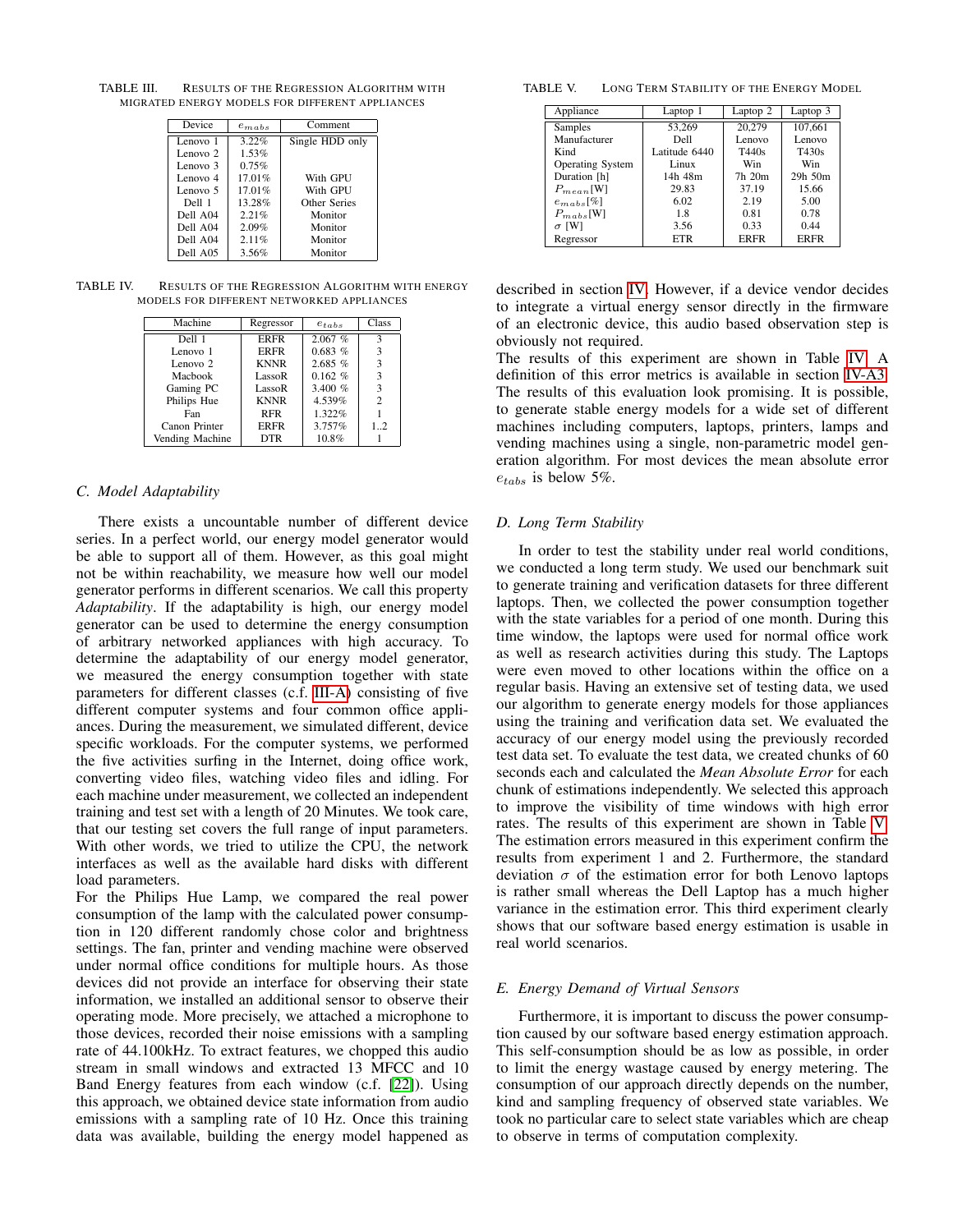

Fig. 4. Overhead caused by software based energy metering measured on Lenovo T430s under Linux.

To verify the self-consumption of software-based energy metering, we measured the difference in the power consumption of our energy estimator running at different sampling frequencies. More precisely, we executed our energy model on a Lenovo T430s under Linux. In order to get numerically stable results, we repeated this power measurement for each sampling frequency over 400 times. The results of this measurement are shown in Figure 4.

Obviously, using the energy model significantly increases the self-consumption of our system under measure. This is caused by two facts. First our implementation is currently not optimized with regard to computational efficiency. Second a broad set of state variables are observed, however most of those state variables are not used by the particularly fitted energy model. We expect a much lower overhead if only a selected set of sensors is observed and a better implementation is used.

## VI. CONCLUSION

In this work we have presented our approach to generate energy models for arbitrary networked appliances. Instead of deploying a distributed smart meter per appliance, we measure observable state variables of this appliance to approximate its energy consumption. We have shown the feasibility of this approach exemplary for office equipment. Our implementation is capable of approximating the energy consumption of nine different appliances with an error between 2.19% and 10.8%. While currently our measurements are limited with regard to the spectrum of electrical appliances, the results indicate a broad applicability of our virtual energy sensors.

Our proposed solution can be used to determine the energy consumption of an increasing number of networked appliances. As our solution is purely software based, it could be installed or integrated in a broad spectrum of appliances with minimal cost. Thus, our solution is usable in a large scale environments for finding energy saving potentials, giving appropriate user feedback and for developing more energy-efficient appliances.

#### **REFERENCES**

[1] S. Darby, "The EffectiveNess of Feedback on Energy Consumption," *A Review for DEFRA of the Literature on Metering, Billing and direct Displays*, no. April, 2006.

- [2] C. Fischer, "Feedback on Household Electricity Consumption: a Tool for Saving Energy?" *Energy Efficiency*, vol. 1, no. 1, pp. 79–104, May 2008.
- [3] M. Ito, R. Uda, S. Ichimura, K. Tago, T. Hoshi, Y. Matsushita, and K. Hachioji, "A Method of Appliance Detection Based on Features of Power Waveform," in *International Symposium of Applications and the Internet*, 2004.
- [4] Y. Kim and T. Schmid, "ViridiScope: Design and Implementation of a Fine Grained Power Monitoring System for Homes," in *Proceedings of the 11th international conference on Ubiquitous computing*, 2009, pp. 245–254.
- [5] X. Jiang, P. Dutta, and D. Culler, "Design and Implementation of a High-fidelity AC Metering Network." in *Information Processing in Sensor Networks*, 2009, pp. 253 – 264.
- [6] A. Reinhardt, P. Baumann, D. Burgstahler, M. Hollick, H. Chonov, M. Werner, and R. Steinmetz, "On the Accuracy of Appliance Identification Based on Distributed Load Metering Data," 2012, pp. 1–9.
- [7] T. Kato, H. Cho, and D. Lee, "Appliance Recognition from Electric Current Signals for Information-Energy Integrated Network in Home Environments," in *Ambient Assistive Health and Wellness Management in the Heart of the City*, 2009, pp. 150–157.
- [8] L. K. Norford and S. B. Leeb, "Non-intrusive Electrical Load Monitoring in Commercial Buildings Based on Steady-state and Transient Load-Detection Algorithms," *Energy and Buildings*, vol. 24, no. 1, pp. 51–64, Jan. 1996.
- [9] C. Laughman, K. Lee, R. Cox, S. Shaw, S. Leeb, L. Norford, and P. Armstrong, "Power Signature Analysis," *IEEE power & energy magazine*, pp. 56–63, 2003.
- [10] M. Weiss, A. Helfenstein, F. Mattern, and T. Staake, "Leveraging Smart" Meter Data to Recognize Home Appliances," no. March, 2012, pp. 190– 197.
- [11] Z. Kolter and M. Johnson, "REDD: A Public Data Set for Energy Disaggregation Research," San Diego, 2011.
- [12] D. Egarter, A. Sobe, and W. Elmenreich, "Evolving Non-Intrusive Load Monitoring," pp. 182–191, 2013.
- [13] O. Parson, S. Ghosh, M. Weal, and A. Rogers, "An Unsupervised Training Method for Non-Intrusive Appliance Load Monitoring," *Artificial Intelligence*, pp. 1–42, 2014.
- [14] S. N. Patel, T. Robertson, J. A. Kientz, M. S. Reynolds, and G. D. Abowd, "At the Flick of a Switch : Detecting and Classifying Unique Electrical Events on the Residential Power Line ( Nominated for the Best Paper Award )," 2007, pp. 271–288.
- [15] S. N. Patel, S. Gupta, and M. S. Reynolds, "The Design and Evaluation of an End-user-deployable, whole House, Contactless Power Consumption Sensor," ser. CHI '10. New York, NY, USA: ACM, 2010, pp. 2471–2480.
- [16] S. Gupta, M. S. Reynolds, and S. N. Patel, "ElectriSense: Single-point Sensing using EMI for Electrical Event Detection and Classification in the Home," ser. Ubicomp '10. New York, NY, USA: ACM, 2010, pp. 139–148.
- [17] J. Froehlich, E. Larson, S. Gupta, G. Cohn, M. S. Reynolds, and S. N. Patel, "Disaggregated End-Use Energy Sensing for the Smart Grid," pp. 28–39, 2011.
- [18] M. Dong and L. Zhong, "Self-constructive High-rate System Energy Modeling for Battery-powered Mobile Systems," ser. MobiSys '11. New York, NY, USA: ACM, 2011, pp. 335–348.
- [19] L. Zhang, B. Tiwana, Z. Qian, Z. Wang, R. P. Dick, Z. M. Mao, and L. Yang, "Accurate Online Power Estimation and Automatic Battery Behavior Based Power Model Generation for Smartphones," ser. CODES/ISSS '10. New York, NY, USA: ACM, 2010, pp. 105– 114.
- [20] A. Pathak, Y. C. Hu, M. Zhang, P. Bahl, and Y.-M. Wang, "Finegrained Power Modeling for Smartphones using System Call Tracing," *Proceedings of the sixth conference on Computer systems - EuroSys '11*, p. 153, 2011.
- [21] F. Englert, T. Schmitt, S. Koessler, A. Reinhardt, and R. Steinmetz, "How to Auto-Configure your Smart home? High-Resolution Power Measurements to the Rescue," in *Proceedings of The fourth International Conference on Future Energy Systems (ACM e-Energy)*, no. May, 2013, pp. 215–224.